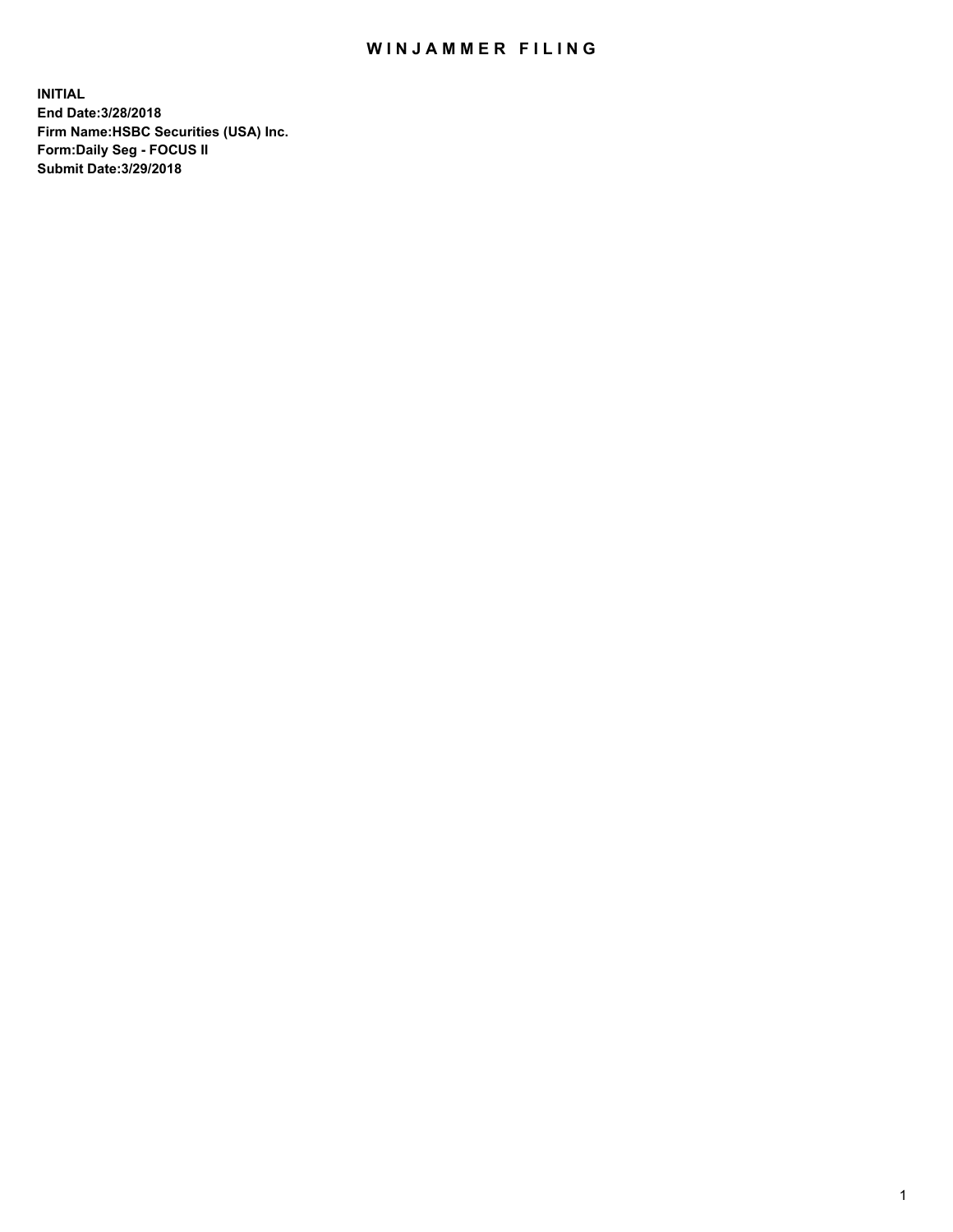## **INITIAL End Date:3/28/2018 Firm Name:HSBC Securities (USA) Inc. Form:Daily Seg - FOCUS II Submit Date:3/29/2018 Daily Segregation - Cover Page**

| Name of Company<br><b>Contact Name</b><br><b>Contact Phone Number</b><br><b>Contact Email Address</b>                                                                                                                                                                                                                         | <b>HSBC Securities (USA) Inc.</b><br><b>Michael Vacca</b><br>212-525-7951<br>michael.Vacca@us.hsbc.com |
|-------------------------------------------------------------------------------------------------------------------------------------------------------------------------------------------------------------------------------------------------------------------------------------------------------------------------------|--------------------------------------------------------------------------------------------------------|
| FCM's Customer Segregated Funds Residual Interest Target (choose one):<br>a. Minimum dollar amount: ; or<br>b. Minimum percentage of customer segregated funds required:%; or<br>c. Dollar amount range between: and; or<br>d. Percentage range of customer segregated funds required between:% and%.                         | 147,000,000<br><u>0</u><br>0 <sub>0</sub><br>0 <sub>0</sub>                                            |
| FCM's Customer Secured Amount Funds Residual Interest Target (choose one):<br>a. Minimum dollar amount: ; or<br>b. Minimum percentage of customer secured funds required:%; or<br>c. Dollar amount range between: and; or<br>d. Percentage range of customer secured funds required between: % and %.                         | 25,000,000<br><u>0</u><br><u>00</u><br>0 <sub>0</sub>                                                  |
| FCM's Cleared Swaps Customer Collateral Residual Interest Target (choose one):<br>a. Minimum dollar amount: ; or<br>b. Minimum percentage of cleared swaps customer collateral required:%; or<br>c. Dollar amount range between: and; or<br>d. Percentage range of cleared swaps customer collateral required between:% and%. | 95,000,000<br>$\overline{\mathbf{0}}$<br>00<br><u>00</u>                                               |

Attach supporting documents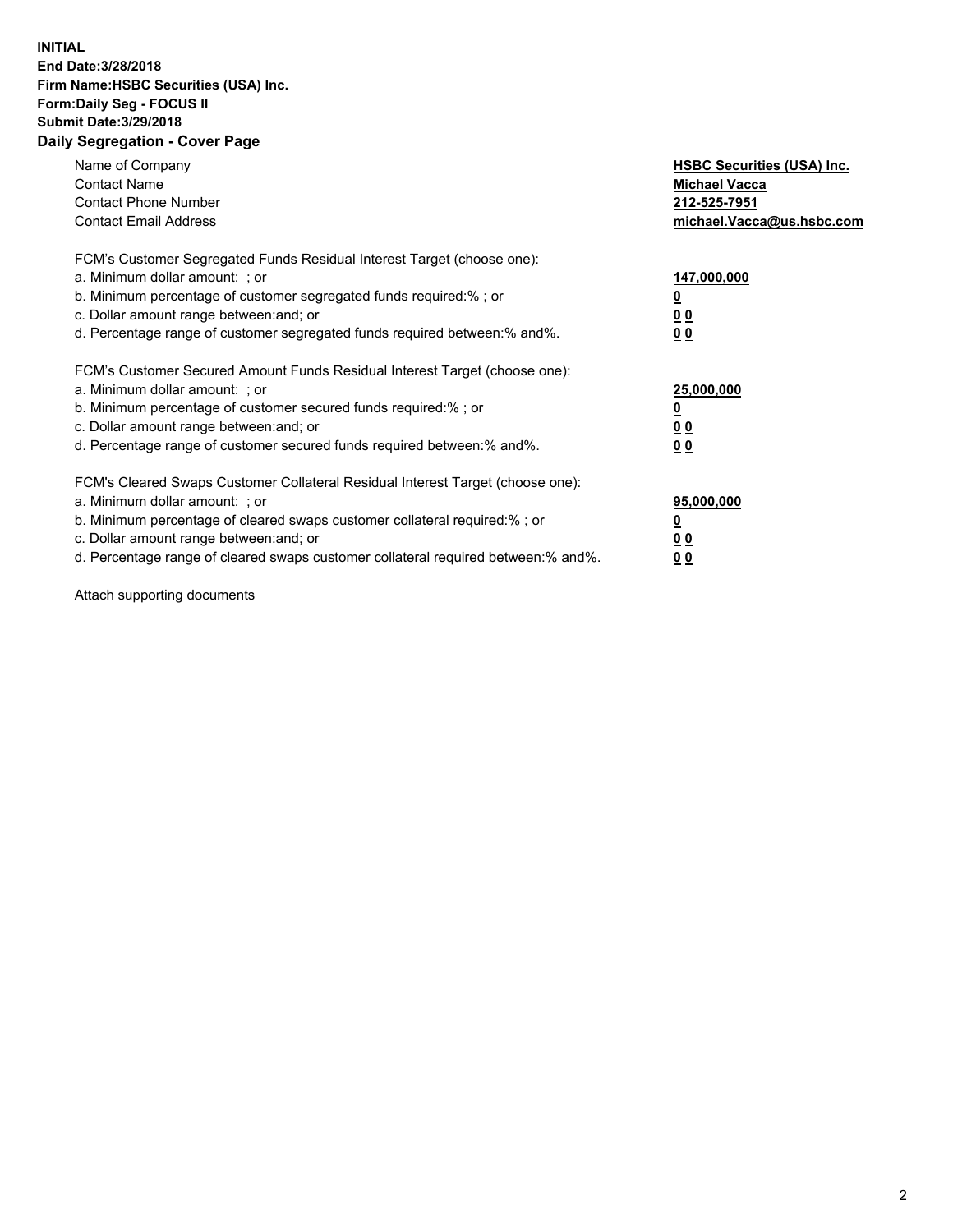**INITIAL End Date:3/28/2018 Firm Name:HSBC Securities (USA) Inc. Form:Daily Seg - FOCUS II Submit Date:3/29/2018 Daily Segregation - Secured Amounts**

| Foreign Futures and Foreign Options Secured Amounts                              |                                                                                                                                                                                                                                                                                                                                                                                                                                                                                                                                                                                                                                                                                                                                                                                                                                                                                                                                                                                                                                                                                                                                                                                                                                                                                                                                                                                                                                                                                                                                                                                                                                                                                                                                                                                                                                                                                                                                                                                                                                                                                                                                                                                                                                                                                                                                                                              |
|----------------------------------------------------------------------------------|------------------------------------------------------------------------------------------------------------------------------------------------------------------------------------------------------------------------------------------------------------------------------------------------------------------------------------------------------------------------------------------------------------------------------------------------------------------------------------------------------------------------------------------------------------------------------------------------------------------------------------------------------------------------------------------------------------------------------------------------------------------------------------------------------------------------------------------------------------------------------------------------------------------------------------------------------------------------------------------------------------------------------------------------------------------------------------------------------------------------------------------------------------------------------------------------------------------------------------------------------------------------------------------------------------------------------------------------------------------------------------------------------------------------------------------------------------------------------------------------------------------------------------------------------------------------------------------------------------------------------------------------------------------------------------------------------------------------------------------------------------------------------------------------------------------------------------------------------------------------------------------------------------------------------------------------------------------------------------------------------------------------------------------------------------------------------------------------------------------------------------------------------------------------------------------------------------------------------------------------------------------------------------------------------------------------------------------------------------------------------|
| Amount required to be set aside pursuant to law, rule or regulation of a foreign | $0$ [7305]                                                                                                                                                                                                                                                                                                                                                                                                                                                                                                                                                                                                                                                                                                                                                                                                                                                                                                                                                                                                                                                                                                                                                                                                                                                                                                                                                                                                                                                                                                                                                                                                                                                                                                                                                                                                                                                                                                                                                                                                                                                                                                                                                                                                                                                                                                                                                                   |
|                                                                                  |                                                                                                                                                                                                                                                                                                                                                                                                                                                                                                                                                                                                                                                                                                                                                                                                                                                                                                                                                                                                                                                                                                                                                                                                                                                                                                                                                                                                                                                                                                                                                                                                                                                                                                                                                                                                                                                                                                                                                                                                                                                                                                                                                                                                                                                                                                                                                                              |
|                                                                                  |                                                                                                                                                                                                                                                                                                                                                                                                                                                                                                                                                                                                                                                                                                                                                                                                                                                                                                                                                                                                                                                                                                                                                                                                                                                                                                                                                                                                                                                                                                                                                                                                                                                                                                                                                                                                                                                                                                                                                                                                                                                                                                                                                                                                                                                                                                                                                                              |
| A. Cash                                                                          | 61,271,079 [7315]                                                                                                                                                                                                                                                                                                                                                                                                                                                                                                                                                                                                                                                                                                                                                                                                                                                                                                                                                                                                                                                                                                                                                                                                                                                                                                                                                                                                                                                                                                                                                                                                                                                                                                                                                                                                                                                                                                                                                                                                                                                                                                                                                                                                                                                                                                                                                            |
|                                                                                  | 78,714,843 [7317]                                                                                                                                                                                                                                                                                                                                                                                                                                                                                                                                                                                                                                                                                                                                                                                                                                                                                                                                                                                                                                                                                                                                                                                                                                                                                                                                                                                                                                                                                                                                                                                                                                                                                                                                                                                                                                                                                                                                                                                                                                                                                                                                                                                                                                                                                                                                                            |
|                                                                                  | 17,850,754 [7325]                                                                                                                                                                                                                                                                                                                                                                                                                                                                                                                                                                                                                                                                                                                                                                                                                                                                                                                                                                                                                                                                                                                                                                                                                                                                                                                                                                                                                                                                                                                                                                                                                                                                                                                                                                                                                                                                                                                                                                                                                                                                                                                                                                                                                                                                                                                                                            |
|                                                                                  |                                                                                                                                                                                                                                                                                                                                                                                                                                                                                                                                                                                                                                                                                                                                                                                                                                                                                                                                                                                                                                                                                                                                                                                                                                                                                                                                                                                                                                                                                                                                                                                                                                                                                                                                                                                                                                                                                                                                                                                                                                                                                                                                                                                                                                                                                                                                                                              |
|                                                                                  | $0$ [7335]                                                                                                                                                                                                                                                                                                                                                                                                                                                                                                                                                                                                                                                                                                                                                                                                                                                                                                                                                                                                                                                                                                                                                                                                                                                                                                                                                                                                                                                                                                                                                                                                                                                                                                                                                                                                                                                                                                                                                                                                                                                                                                                                                                                                                                                                                                                                                                   |
|                                                                                  | $0$ [7337]                                                                                                                                                                                                                                                                                                                                                                                                                                                                                                                                                                                                                                                                                                                                                                                                                                                                                                                                                                                                                                                                                                                                                                                                                                                                                                                                                                                                                                                                                                                                                                                                                                                                                                                                                                                                                                                                                                                                                                                                                                                                                                                                                                                                                                                                                                                                                                   |
|                                                                                  | 157,836,676 [7345]                                                                                                                                                                                                                                                                                                                                                                                                                                                                                                                                                                                                                                                                                                                                                                                                                                                                                                                                                                                                                                                                                                                                                                                                                                                                                                                                                                                                                                                                                                                                                                                                                                                                                                                                                                                                                                                                                                                                                                                                                                                                                                                                                                                                                                                                                                                                                           |
|                                                                                  | 4,027,220 [7351]                                                                                                                                                                                                                                                                                                                                                                                                                                                                                                                                                                                                                                                                                                                                                                                                                                                                                                                                                                                                                                                                                                                                                                                                                                                                                                                                                                                                                                                                                                                                                                                                                                                                                                                                                                                                                                                                                                                                                                                                                                                                                                                                                                                                                                                                                                                                                             |
|                                                                                  | <u>-4,027,220</u> [7352] 0 [7354]                                                                                                                                                                                                                                                                                                                                                                                                                                                                                                                                                                                                                                                                                                                                                                                                                                                                                                                                                                                                                                                                                                                                                                                                                                                                                                                                                                                                                                                                                                                                                                                                                                                                                                                                                                                                                                                                                                                                                                                                                                                                                                                                                                                                                                                                                                                                            |
|                                                                                  | 157,836,676 [7355]                                                                                                                                                                                                                                                                                                                                                                                                                                                                                                                                                                                                                                                                                                                                                                                                                                                                                                                                                                                                                                                                                                                                                                                                                                                                                                                                                                                                                                                                                                                                                                                                                                                                                                                                                                                                                                                                                                                                                                                                                                                                                                                                                                                                                                                                                                                                                           |
|                                                                                  |                                                                                                                                                                                                                                                                                                                                                                                                                                                                                                                                                                                                                                                                                                                                                                                                                                                                                                                                                                                                                                                                                                                                                                                                                                                                                                                                                                                                                                                                                                                                                                                                                                                                                                                                                                                                                                                                                                                                                                                                                                                                                                                                                                                                                                                                                                                                                                              |
|                                                                                  | 157,836,676 [7360]                                                                                                                                                                                                                                                                                                                                                                                                                                                                                                                                                                                                                                                                                                                                                                                                                                                                                                                                                                                                                                                                                                                                                                                                                                                                                                                                                                                                                                                                                                                                                                                                                                                                                                                                                                                                                                                                                                                                                                                                                                                                                                                                                                                                                                                                                                                                                           |
| 6.                                                                               |                                                                                                                                                                                                                                                                                                                                                                                                                                                                                                                                                                                                                                                                                                                                                                                                                                                                                                                                                                                                                                                                                                                                                                                                                                                                                                                                                                                                                                                                                                                                                                                                                                                                                                                                                                                                                                                                                                                                                                                                                                                                                                                                                                                                                                                                                                                                                                              |
|                                                                                  |                                                                                                                                                                                                                                                                                                                                                                                                                                                                                                                                                                                                                                                                                                                                                                                                                                                                                                                                                                                                                                                                                                                                                                                                                                                                                                                                                                                                                                                                                                                                                                                                                                                                                                                                                                                                                                                                                                                                                                                                                                                                                                                                                                                                                                                                                                                                                                              |
|                                                                                  |                                                                                                                                                                                                                                                                                                                                                                                                                                                                                                                                                                                                                                                                                                                                                                                                                                                                                                                                                                                                                                                                                                                                                                                                                                                                                                                                                                                                                                                                                                                                                                                                                                                                                                                                                                                                                                                                                                                                                                                                                                                                                                                                                                                                                                                                                                                                                                              |
|                                                                                  | 85,233,215 [7500]                                                                                                                                                                                                                                                                                                                                                                                                                                                                                                                                                                                                                                                                                                                                                                                                                                                                                                                                                                                                                                                                                                                                                                                                                                                                                                                                                                                                                                                                                                                                                                                                                                                                                                                                                                                                                                                                                                                                                                                                                                                                                                                                                                                                                                                                                                                                                            |
|                                                                                  | 0 [7520] 85,233,215 [7530]                                                                                                                                                                                                                                                                                                                                                                                                                                                                                                                                                                                                                                                                                                                                                                                                                                                                                                                                                                                                                                                                                                                                                                                                                                                                                                                                                                                                                                                                                                                                                                                                                                                                                                                                                                                                                                                                                                                                                                                                                                                                                                                                                                                                                                                                                                                                                   |
|                                                                                  |                                                                                                                                                                                                                                                                                                                                                                                                                                                                                                                                                                                                                                                                                                                                                                                                                                                                                                                                                                                                                                                                                                                                                                                                                                                                                                                                                                                                                                                                                                                                                                                                                                                                                                                                                                                                                                                                                                                                                                                                                                                                                                                                                                                                                                                                                                                                                                              |
|                                                                                  | 31,873,703 [7540]                                                                                                                                                                                                                                                                                                                                                                                                                                                                                                                                                                                                                                                                                                                                                                                                                                                                                                                                                                                                                                                                                                                                                                                                                                                                                                                                                                                                                                                                                                                                                                                                                                                                                                                                                                                                                                                                                                                                                                                                                                                                                                                                                                                                                                                                                                                                                            |
|                                                                                  | 0 [7560] 31,873,703 [7570]                                                                                                                                                                                                                                                                                                                                                                                                                                                                                                                                                                                                                                                                                                                                                                                                                                                                                                                                                                                                                                                                                                                                                                                                                                                                                                                                                                                                                                                                                                                                                                                                                                                                                                                                                                                                                                                                                                                                                                                                                                                                                                                                                                                                                                                                                                                                                   |
|                                                                                  |                                                                                                                                                                                                                                                                                                                                                                                                                                                                                                                                                                                                                                                                                                                                                                                                                                                                                                                                                                                                                                                                                                                                                                                                                                                                                                                                                                                                                                                                                                                                                                                                                                                                                                                                                                                                                                                                                                                                                                                                                                                                                                                                                                                                                                                                                                                                                                              |
|                                                                                  | $0$ [7580]                                                                                                                                                                                                                                                                                                                                                                                                                                                                                                                                                                                                                                                                                                                                                                                                                                                                                                                                                                                                                                                                                                                                                                                                                                                                                                                                                                                                                                                                                                                                                                                                                                                                                                                                                                                                                                                                                                                                                                                                                                                                                                                                                                                                                                                                                                                                                                   |
|                                                                                  | $0$ [7590]                                                                                                                                                                                                                                                                                                                                                                                                                                                                                                                                                                                                                                                                                                                                                                                                                                                                                                                                                                                                                                                                                                                                                                                                                                                                                                                                                                                                                                                                                                                                                                                                                                                                                                                                                                                                                                                                                                                                                                                                                                                                                                                                                                                                                                                                                                                                                                   |
|                                                                                  | $0$ [7600]                                                                                                                                                                                                                                                                                                                                                                                                                                                                                                                                                                                                                                                                                                                                                                                                                                                                                                                                                                                                                                                                                                                                                                                                                                                                                                                                                                                                                                                                                                                                                                                                                                                                                                                                                                                                                                                                                                                                                                                                                                                                                                                                                                                                                                                                                                                                                                   |
|                                                                                  | $0$ [7610]                                                                                                                                                                                                                                                                                                                                                                                                                                                                                                                                                                                                                                                                                                                                                                                                                                                                                                                                                                                                                                                                                                                                                                                                                                                                                                                                                                                                                                                                                                                                                                                                                                                                                                                                                                                                                                                                                                                                                                                                                                                                                                                                                                                                                                                                                                                                                                   |
|                                                                                  | 0 [7615] 0 [7620]                                                                                                                                                                                                                                                                                                                                                                                                                                                                                                                                                                                                                                                                                                                                                                                                                                                                                                                                                                                                                                                                                                                                                                                                                                                                                                                                                                                                                                                                                                                                                                                                                                                                                                                                                                                                                                                                                                                                                                                                                                                                                                                                                                                                                                                                                                                                                            |
|                                                                                  |                                                                                                                                                                                                                                                                                                                                                                                                                                                                                                                                                                                                                                                                                                                                                                                                                                                                                                                                                                                                                                                                                                                                                                                                                                                                                                                                                                                                                                                                                                                                                                                                                                                                                                                                                                                                                                                                                                                                                                                                                                                                                                                                                                                                                                                                                                                                                                              |
|                                                                                  | $0$ [7640]                                                                                                                                                                                                                                                                                                                                                                                                                                                                                                                                                                                                                                                                                                                                                                                                                                                                                                                                                                                                                                                                                                                                                                                                                                                                                                                                                                                                                                                                                                                                                                                                                                                                                                                                                                                                                                                                                                                                                                                                                                                                                                                                                                                                                                                                                                                                                                   |
|                                                                                  | $0$ [7650]                                                                                                                                                                                                                                                                                                                                                                                                                                                                                                                                                                                                                                                                                                                                                                                                                                                                                                                                                                                                                                                                                                                                                                                                                                                                                                                                                                                                                                                                                                                                                                                                                                                                                                                                                                                                                                                                                                                                                                                                                                                                                                                                                                                                                                                                                                                                                                   |
|                                                                                  | $0$ [7660]                                                                                                                                                                                                                                                                                                                                                                                                                                                                                                                                                                                                                                                                                                                                                                                                                                                                                                                                                                                                                                                                                                                                                                                                                                                                                                                                                                                                                                                                                                                                                                                                                                                                                                                                                                                                                                                                                                                                                                                                                                                                                                                                                                                                                                                                                                                                                                   |
|                                                                                  | $0$ [7670]                                                                                                                                                                                                                                                                                                                                                                                                                                                                                                                                                                                                                                                                                                                                                                                                                                                                                                                                                                                                                                                                                                                                                                                                                                                                                                                                                                                                                                                                                                                                                                                                                                                                                                                                                                                                                                                                                                                                                                                                                                                                                                                                                                                                                                                                                                                                                                   |
|                                                                                  | 0 [7675] 0 [7680]                                                                                                                                                                                                                                                                                                                                                                                                                                                                                                                                                                                                                                                                                                                                                                                                                                                                                                                                                                                                                                                                                                                                                                                                                                                                                                                                                                                                                                                                                                                                                                                                                                                                                                                                                                                                                                                                                                                                                                                                                                                                                                                                                                                                                                                                                                                                                            |
|                                                                                  |                                                                                                                                                                                                                                                                                                                                                                                                                                                                                                                                                                                                                                                                                                                                                                                                                                                                                                                                                                                                                                                                                                                                                                                                                                                                                                                                                                                                                                                                                                                                                                                                                                                                                                                                                                                                                                                                                                                                                                                                                                                                                                                                                                                                                                                                                                                                                                              |
|                                                                                  | 17,006,414 [7700]                                                                                                                                                                                                                                                                                                                                                                                                                                                                                                                                                                                                                                                                                                                                                                                                                                                                                                                                                                                                                                                                                                                                                                                                                                                                                                                                                                                                                                                                                                                                                                                                                                                                                                                                                                                                                                                                                                                                                                                                                                                                                                                                                                                                                                                                                                                                                            |
|                                                                                  | 46,841,140 [7710]                                                                                                                                                                                                                                                                                                                                                                                                                                                                                                                                                                                                                                                                                                                                                                                                                                                                                                                                                                                                                                                                                                                                                                                                                                                                                                                                                                                                                                                                                                                                                                                                                                                                                                                                                                                                                                                                                                                                                                                                                                                                                                                                                                                                                                                                                                                                                            |
|                                                                                  | 17,850,754 [7720]                                                                                                                                                                                                                                                                                                                                                                                                                                                                                                                                                                                                                                                                                                                                                                                                                                                                                                                                                                                                                                                                                                                                                                                                                                                                                                                                                                                                                                                                                                                                                                                                                                                                                                                                                                                                                                                                                                                                                                                                                                                                                                                                                                                                                                                                                                                                                            |
|                                                                                  | $0$ [7730]                                                                                                                                                                                                                                                                                                                                                                                                                                                                                                                                                                                                                                                                                                                                                                                                                                                                                                                                                                                                                                                                                                                                                                                                                                                                                                                                                                                                                                                                                                                                                                                                                                                                                                                                                                                                                                                                                                                                                                                                                                                                                                                                                                                                                                                                                                                                                                   |
|                                                                                  |                                                                                                                                                                                                                                                                                                                                                                                                                                                                                                                                                                                                                                                                                                                                                                                                                                                                                                                                                                                                                                                                                                                                                                                                                                                                                                                                                                                                                                                                                                                                                                                                                                                                                                                                                                                                                                                                                                                                                                                                                                                                                                                                                                                                                                                                                                                                                                              |
|                                                                                  | 0 [7735] 81,698,308 [7740]                                                                                                                                                                                                                                                                                                                                                                                                                                                                                                                                                                                                                                                                                                                                                                                                                                                                                                                                                                                                                                                                                                                                                                                                                                                                                                                                                                                                                                                                                                                                                                                                                                                                                                                                                                                                                                                                                                                                                                                                                                                                                                                                                                                                                                                                                                                                                   |
|                                                                                  | $0$ [7760]                                                                                                                                                                                                                                                                                                                                                                                                                                                                                                                                                                                                                                                                                                                                                                                                                                                                                                                                                                                                                                                                                                                                                                                                                                                                                                                                                                                                                                                                                                                                                                                                                                                                                                                                                                                                                                                                                                                                                                                                                                                                                                                                                                                                                                                                                                                                                                   |
|                                                                                  | $0$ [7765]                                                                                                                                                                                                                                                                                                                                                                                                                                                                                                                                                                                                                                                                                                                                                                                                                                                                                                                                                                                                                                                                                                                                                                                                                                                                                                                                                                                                                                                                                                                                                                                                                                                                                                                                                                                                                                                                                                                                                                                                                                                                                                                                                                                                                                                                                                                                                                   |
|                                                                                  | 198,805,226 [7770]                                                                                                                                                                                                                                                                                                                                                                                                                                                                                                                                                                                                                                                                                                                                                                                                                                                                                                                                                                                                                                                                                                                                                                                                                                                                                                                                                                                                                                                                                                                                                                                                                                                                                                                                                                                                                                                                                                                                                                                                                                                                                                                                                                                                                                                                                                                                                           |
|                                                                                  | 40,968,550 [7380]                                                                                                                                                                                                                                                                                                                                                                                                                                                                                                                                                                                                                                                                                                                                                                                                                                                                                                                                                                                                                                                                                                                                                                                                                                                                                                                                                                                                                                                                                                                                                                                                                                                                                                                                                                                                                                                                                                                                                                                                                                                                                                                                                                                                                                                                                                                                                            |
|                                                                                  |                                                                                                                                                                                                                                                                                                                                                                                                                                                                                                                                                                                                                                                                                                                                                                                                                                                                                                                                                                                                                                                                                                                                                                                                                                                                                                                                                                                                                                                                                                                                                                                                                                                                                                                                                                                                                                                                                                                                                                                                                                                                                                                                                                                                                                                                                                                                                                              |
|                                                                                  | 25,000,000 [7780]                                                                                                                                                                                                                                                                                                                                                                                                                                                                                                                                                                                                                                                                                                                                                                                                                                                                                                                                                                                                                                                                                                                                                                                                                                                                                                                                                                                                                                                                                                                                                                                                                                                                                                                                                                                                                                                                                                                                                                                                                                                                                                                                                                                                                                                                                                                                                            |
|                                                                                  | 15,968,550 [7785]                                                                                                                                                                                                                                                                                                                                                                                                                                                                                                                                                                                                                                                                                                                                                                                                                                                                                                                                                                                                                                                                                                                                                                                                                                                                                                                                                                                                                                                                                                                                                                                                                                                                                                                                                                                                                                                                                                                                                                                                                                                                                                                                                                                                                                                                                                                                                            |
|                                                                                  | government or a rule of a self-regulatory organization authorized thereunder<br>Net ledger balance - Foreign Futures and Foreign Option Trading - All Customers<br>B. Securities (at market)<br>Net unrealized profit (loss) in open futures contracts traded on a foreign board of trade<br>Exchange traded options<br>a. Market value of open option contracts purchased on a foreign board of trade<br>b. Market value of open contracts granted (sold) on a foreign board of trade<br>Net equity (deficit) (add lines 1.2. and 3.)<br>Account liquidating to a deficit and account with a debit balances - gross amount<br>Less: amount offset by customer owned securities<br>Amount required to be set aside as the secured amount - Net Liquidating Equity<br>Method (add lines 4 and 5)<br>Greater of amount required to be set aside pursuant to foreign jurisdiction (above) or line<br>FUNDS DEPOSITED IN SEPARATE REGULATION 30.7 ACCOUNTS<br>Cash in banks<br>A. Banks located in the United States<br>B. Other banks qualified under Regulation 30.7<br>Securities<br>A. In safekeeping with banks located in the United States<br>B. In safekeeping with other banks qualified under Regulation 30.7<br>Equities with registered futures commission merchants<br>A. Cash<br><b>B.</b> Securities<br>C. Unrealized gain (loss) on open futures contracts<br>D. Value of long option contracts<br>E. Value of short option contracts<br>Amounts held by clearing organizations of foreign boards of trade<br>A. Cash<br><b>B.</b> Securities<br>C. Amount due to (from) clearing organization - daily variation<br>D. Value of long option contracts<br>E. Value of short option contracts<br>Amounts held by members of foreign boards of trade<br>A. Cash<br><b>B.</b> Securities<br>C. Unrealized gain (loss) on open futures contracts<br>D. Value of long option contracts<br>E. Value of short option contracts<br>Amounts with other depositories designated by a foreign board of trade<br>Segregated funds on hand<br>Total funds in separate section 30.7 accounts<br>Excess (deficiency) Set Aside for Secured Amount (subtract line 7 Secured Statement<br>Page 1 from Line 8)<br>Management Target Amount for Excess funds in separate section 30.7 accounts<br>Excess (deficiency) funds in separate 30.7 accounts over (under) Management Target |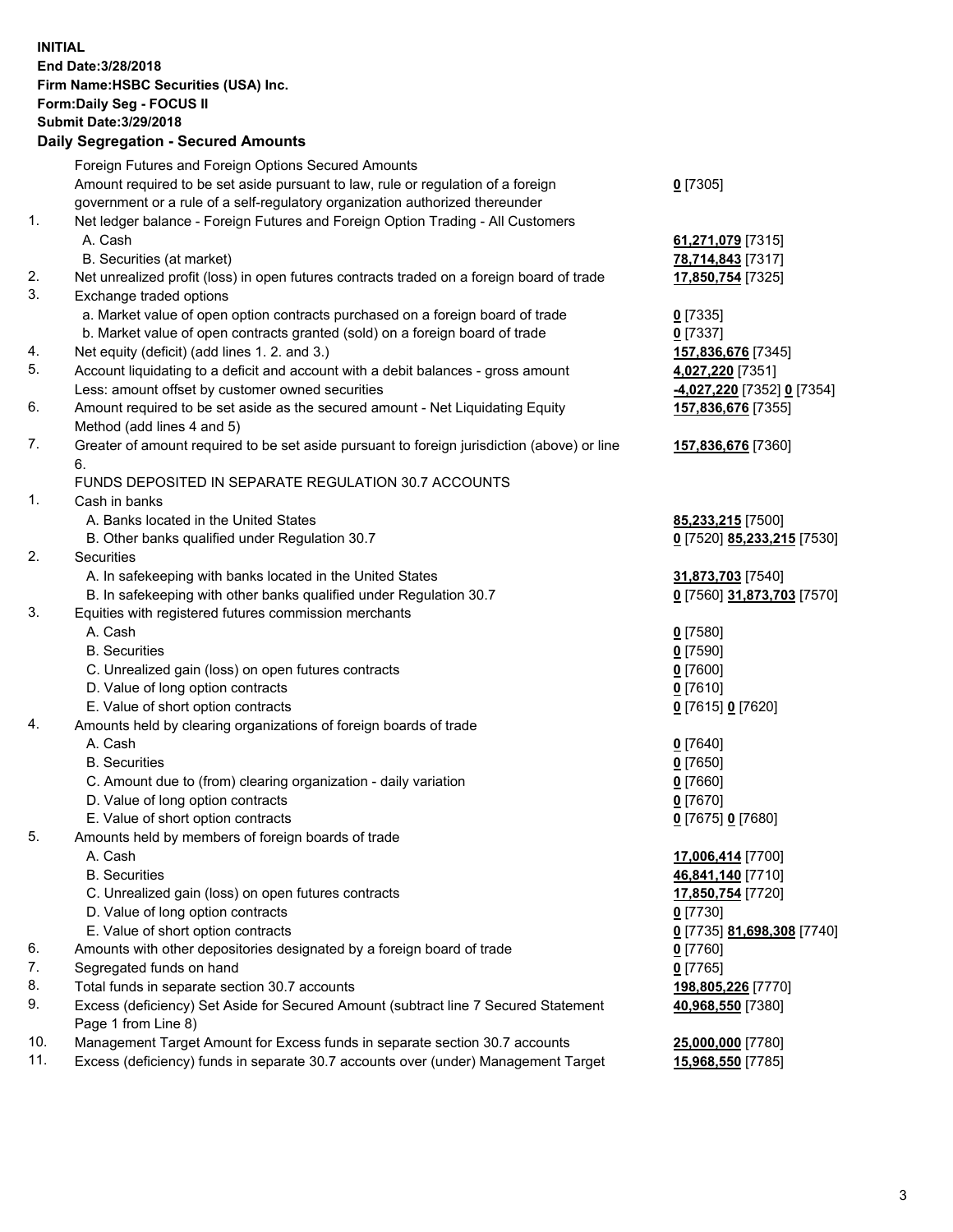| <b>INITIAL</b> | End Date: 3/28/2018<br>Firm Name: HSBC Securities (USA) Inc.<br>Form: Daily Seg - FOCUS II     |                              |
|----------------|------------------------------------------------------------------------------------------------|------------------------------|
|                | <b>Submit Date: 3/29/2018</b>                                                                  |                              |
|                | Daily Segregation - Segregation Statement                                                      |                              |
|                | SEGREGATION REQUIREMENTS(Section 4d(2) of the CEAct)                                           |                              |
| 1.             | Net ledger balance                                                                             |                              |
|                | A. Cash                                                                                        | 818,465,772 [7010]           |
|                | B. Securities (at market)                                                                      | 1,207,924,664 [7020]         |
| 2.             | Net unrealized profit (loss) in open futures contracts traded on a contract market             | -523,603,143 [7030]          |
| 3.             | Exchange traded options                                                                        |                              |
|                | A. Add market value of open option contracts purchased on a contract market                    | 204,883,199 [7032]           |
|                | B. Deduct market value of open option contracts granted (sold) on a contract market            | -33,473,240 [7033]           |
| 4.             | Net equity (deficit) (add lines 1, 2 and 3)                                                    | 1,674,197,252 [7040]         |
| 5.             | Accounts liquidating to a deficit and accounts with                                            |                              |
|                | debit balances - gross amount                                                                  | 18,672,283 [7045]            |
|                | Less: amount offset by customer securities                                                     | -18,672,209 [7047] 74 [7050] |
| 6.             | Amount required to be segregated (add lines 4 and 5)                                           | 1,674,197,326 [7060]         |
|                | FUNDS IN SEGREGATED ACCOUNTS                                                                   |                              |
| 7.             | Deposited in segregated funds bank accounts                                                    |                              |
|                | A. Cash                                                                                        | 30,683,888 [7070]            |
|                | B. Securities representing investments of customers' funds (at market)                         | $0$ [7080]                   |
|                | C. Securities held for particular customers or option customers in lieu of cash (at<br>market) | 208,473,845 [7090]           |
| 8.             | Margins on deposit with derivatives clearing organizations of contract markets                 |                              |
|                | A. Cash                                                                                        | 434, 166, 432 [7100]         |
|                | B. Securities representing investments of customers' funds (at market)                         | $0$ [7110]                   |
|                | C. Securities held for particular customers or option customers in lieu of cash (at<br>market) | 951,378,854 [7120]           |
| 9.             | Net settlement from (to) derivatives clearing organizations of contract markets                | -24,102,938 [7130]           |
| 10.            | Exchange traded options                                                                        |                              |
|                | A. Value of open long option contracts                                                         | 204,883,199 [7132]           |
|                | B. Value of open short option contracts                                                        | -33,473,240 [7133]           |
| 11.            | Net equities with other FCMs                                                                   |                              |
|                | A. Net liquidating equity                                                                      | 12,453,047 [7140]            |
|                | B. Securities representing investments of customers' funds (at market)                         | 0 [7160]                     |
|                | C. Securities held for particular customers or option customers in lieu of cash (at<br>market) | $0$ [7170]                   |
| 12.            | Segregated funds on hand                                                                       | 48,071,965 [7150]            |
| 13.            | Total amount in segregation (add lines 7 through 12)                                           | 1,832,535,052 [7180]         |
| 14.            | Excess (deficiency) funds in segregation (subtract line 6 from line 13)                        | 158,337,726 [7190]           |
| 15.            | Management Target Amount for Excess funds in segregation                                       | 147,000,000 [7194]           |
| 16.            | Excess (deficiency) funds in segregation over (under) Management Target Amount                 | 11,337,726 [7198]            |

Excess